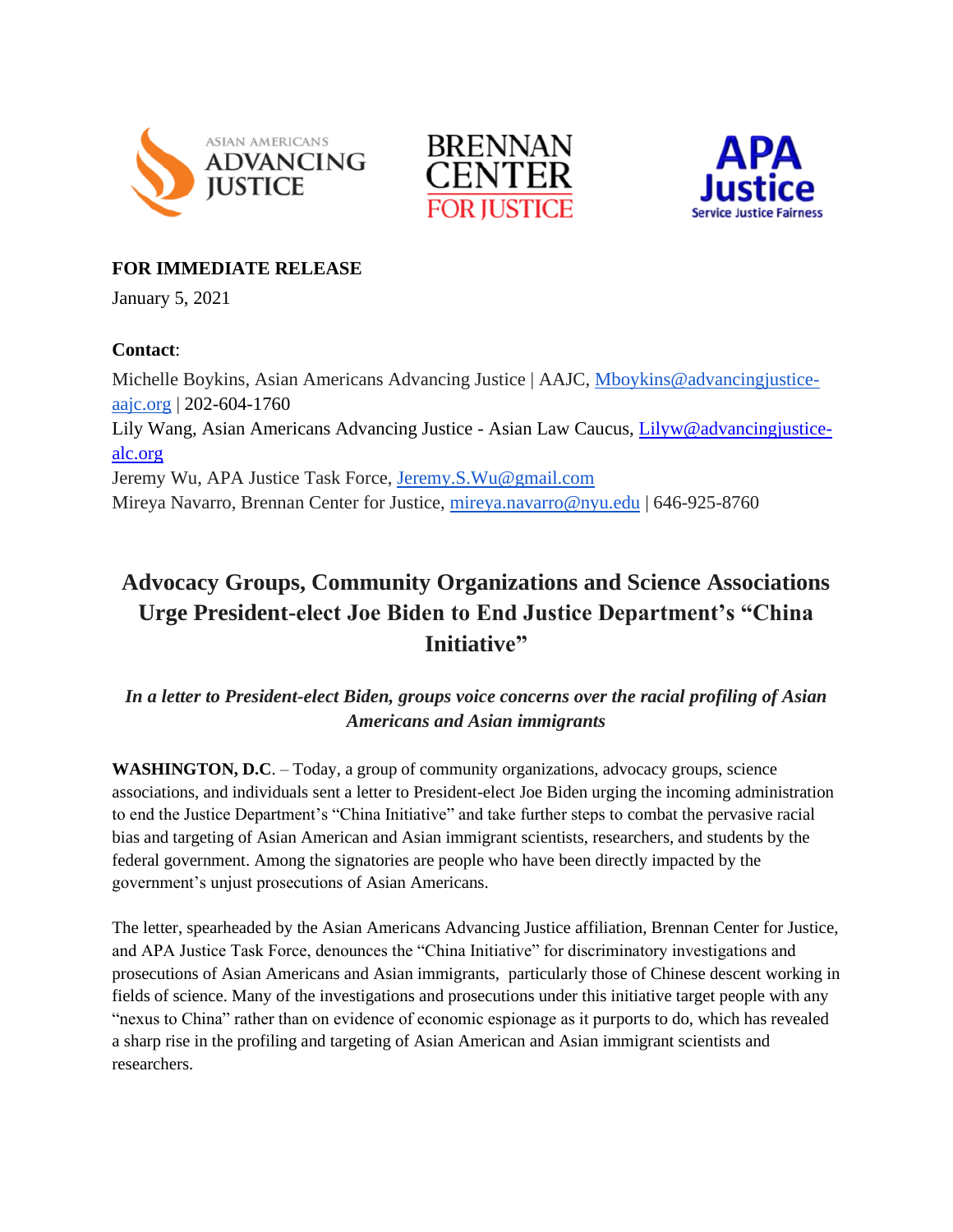Even after not finding any evidence of espionage, federal prosecutors are charging many Asian Americans and Asian immigrants with federal crimes based on administrative errors or minor offenses such as failing to disclose information to universities or research institutions and other activities under the pretext of combating economic espionage. As a result, Asian American and Asian immigrant scientists, researchers, and scholars are ensnared by overzealous prosecutions riddled with racial bias that are ruining careers and leaving lives in shambles.

The letter includes a set of recommendations, which first calls for an immediate end to the "China Initiative" and a complete review of all prosecutions and investigations closed prior to prosecution under the initiative. It also urges the incoming administration to review and take measures throughout the Federal Government's law enforcement, intelligence, and scientific research funding agencies to combat other patterns of racial bias against Asian American and Asian immigrant scientists and federal employees. The letter and list of organizations and individuals that signed on can be found [here.](http://link.mediaoutreach.meltwater.com/ls/click?upn=l1l1ATdCLyNPM1PkKdMr0uaqGItp4FEw2n9lny7iuQexHzCCX-2Fx5X1lQ7-2BTB0MTjsSpMSCLbuskVIBL-2FtYXVvwinnlCNl-2FZOGOAv2Uc6K4JJSSnhuipx7FCBPObM1PpTuMvUrzFdXmjvMum-2Br2xGha1lExGaRB0snC7ZdSBOfpM3KdWT6tWURTsRZ-2FNAYVkzuzYTyonXJ-2FaHniV-2B3najAQ-3D-3D4UCe_KkvstGM78Pu5B-2BBiEUiZ-2Bwv-2FyLez7JkD8OxqAY-2FYXccIbPND-2FDZt6au46Z6st9Ikl91PGN3yacfIYmhrfdZ3J6EAI0kWNIpVRpXnYr1lVmR5aq7-2Bwtti4gmDRL51vrr5kuFtGOTU-2FwzG5jzsxGLPXCZFPyiIes8b9UTU-2FTBwP6EzSKraqYhegp0h2c8u8exm29uo7UzzvPPjHXuTK0h1TA1qLok-2BqK5d7ssmqgZZFD6AnRpCA2LjMaEQ9ACh4pqGyQFPYrhpHd0aqB0Z33jlfSfHrGOdsVwXsrhbjaMiTS0w03t3RcM8MfsEJ3osorttvb7NwEuwTWA-2B88q5-2B9xE-2BEl40m5L2RXAcXugBVATjn0qeGw3Z1X5vAgWk6yjGTKgkVKIvABB7qkNof0dpJBOJnMXkVFimZquve1hXX1QTmo-3D)

"This latest wave of xenophobia against Asian Americans and Asian immigrants follows a long history of Asian Americans and immigrants being stereotyped as "perpetual foreigners," scapegoated, and profiled as spies disloyal to the United States," said John C. Yang, Advancing Justice – AAJC's president and executive director. "Individual cases of wrongful arrests and prosecutions of Asian American scientists and researchers along with racial rhetoric from public officials reveal that racial bias exists and has translated into real harm for the Asian American community."

"Basing criminal investigations on national origin and Chinese ancestry is unconstitutional and a waste of resources," said Glenn Katon, Advancing Justice - Asian Law Caucus Director of Litigation. "When the government prosecutes scientists and researchers simply so public officials can look tough, no one is made safer. The Biden administration has the chance to protect Asian Americans and Asian immigrants across this country - they should take it."

"Racial profiling has proven to be an ineffective, divisive, and counterproductive law enforcement tactic, and yet the Justice Department inexplicably still promotes its use through programs like the 'China Initiative'," said Brennan Center fellow Michael German, a former FBI agent. "Pressuring all U.S. Attorneys' Offices to initiate 'China Initiative' cases compels racial, ethnic, and national origin profiling, which undermines our security and the rule of law by targeting investigations based on a person's 'nexus to China' rather than evidence of serious wrongdoing."

"Foreign-born scientists of Chinese origin have been an integral part of American innovation and global leadership. Our nation can protect our scientific and research security and successfully compete in the global marketplace for international scientific talent, but not by overzealous, xenophobic targeting of top talents that ruins lives and drives them to foreign countries that have been trying to recruit them unsuccessfully," said Professor Steven Pei, a leader for the APA Justice Task Force.